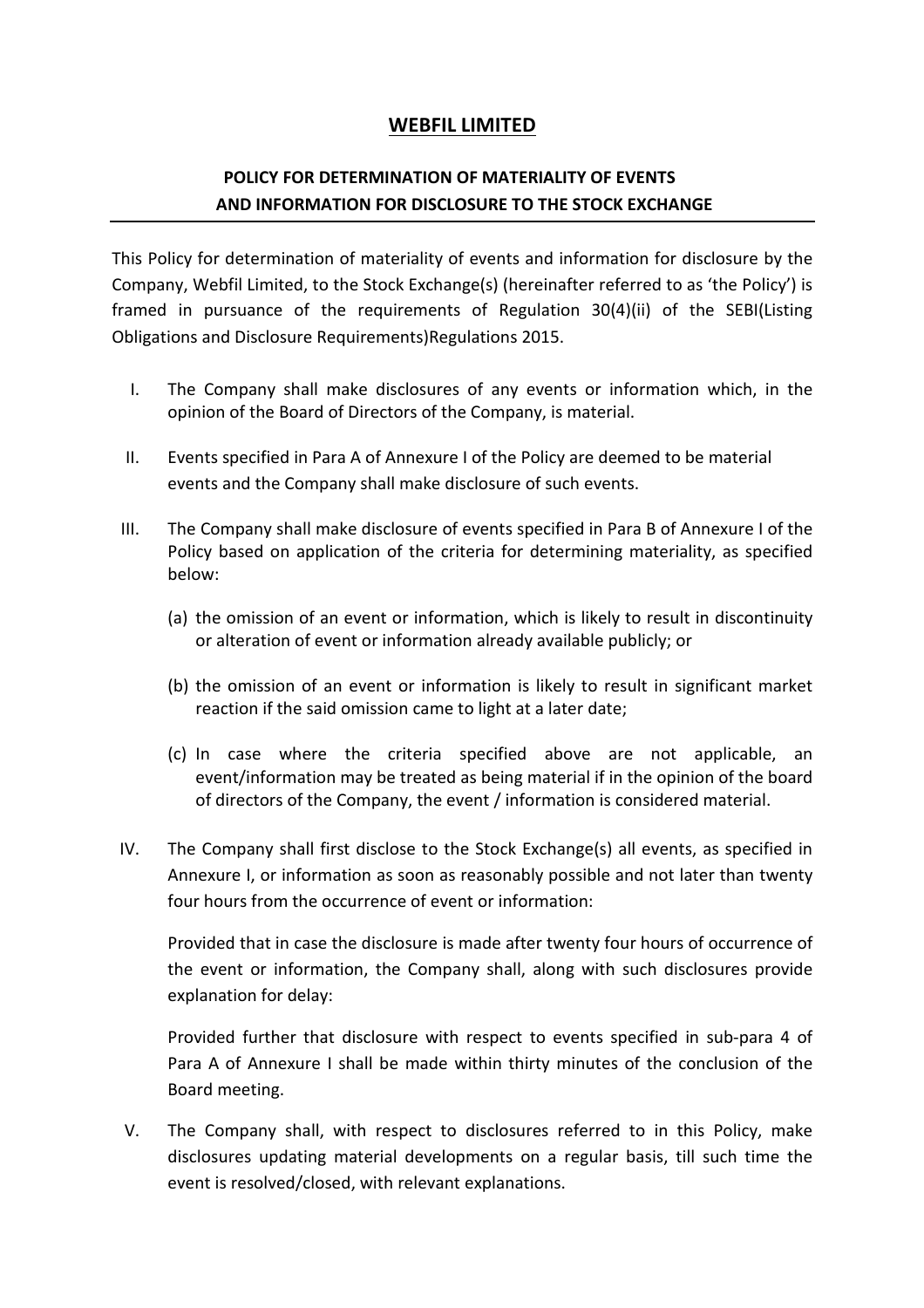- VI. The Company shall disclose on its website all such events or information which has been disclosed to Stock Exchange(s) under this Policy, and such disclosures shall be hosted on the website of the Company for a minimum period of five years and thereafter as per the archival policy of the Company, as disclosed on its website.
- VII. The Company shall provide specific and adequate reply to all queries raised by Stock Exchange(s) with respect to any events or information.
- VIII. The Company may on its own initiative also, confirm or deny any reported event or information to Stock Exchange(s).
- IX. In case where an event occurs or an information is available with the Company which has not been indicated in Para A or B of Annexure I, but which may have material effect on it, the Company is required to make adequate disclosures in regard thereof.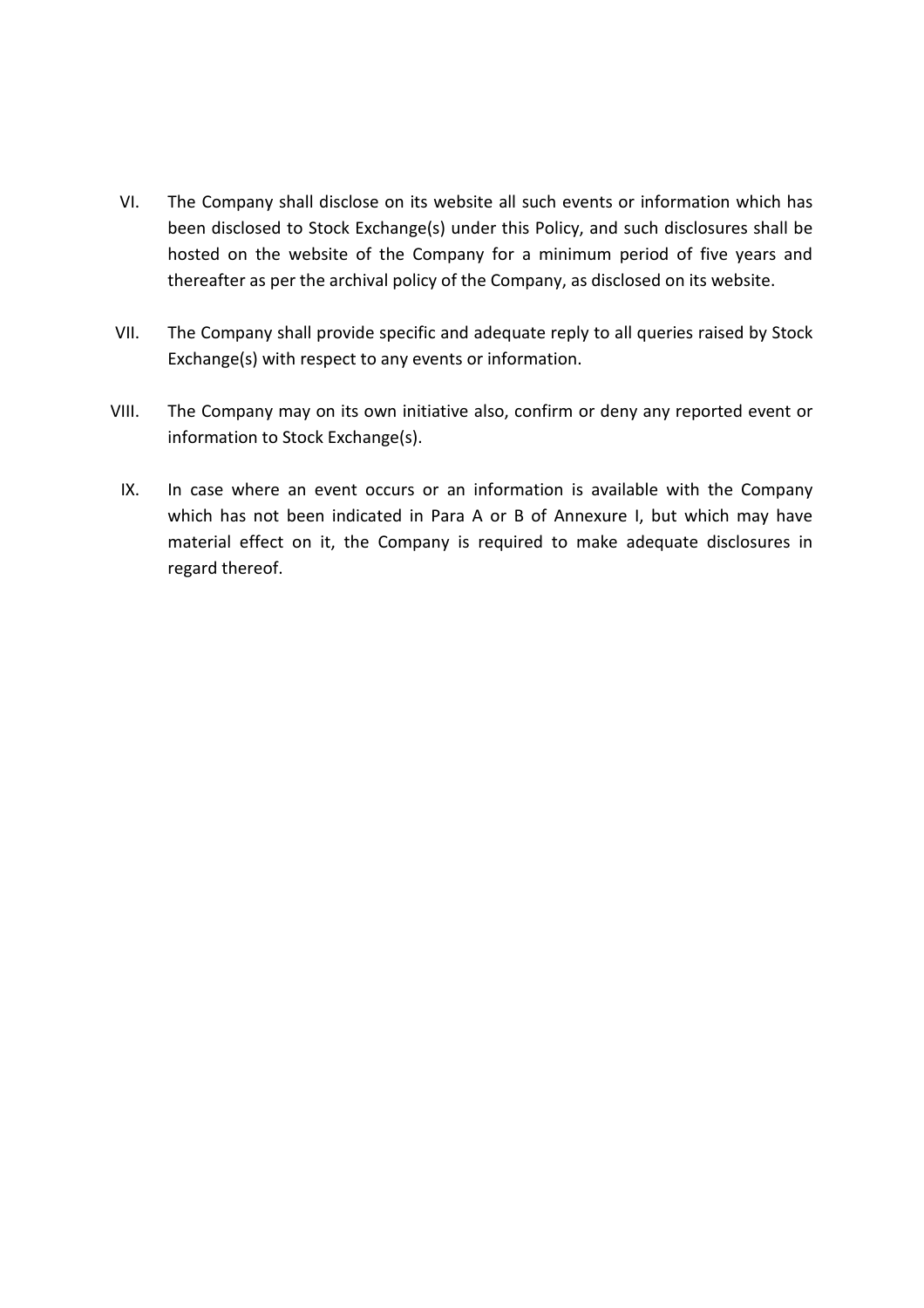## **ANNEXURE I**

The following shall be events/information, upon occurrence of which the Company shall make disclosure to Stock Exchange(s):

- **A. Events which shall be disclosed without any application of the criteria for determining materiality as aforesaid in Paragraph III of the Policy:** 
	- 1. Acquisition(s) (including agreement to acquire), Scheme of Arrangement(amalgamation/ merger/ demerger/restructuring), or sale or disposal of any unit(s), division(s) or subsidiary of the Company or any other restructuring.

Explanation - For the purpose of this sub-para, the word 'acquisition' shall mean,-

- (i) acquiring control, whether directly or indirectly; or,
- (ii) acquiring or agreeing to acquire shares or voting rights in, a company, whether directly or indirectly, such that -
	- (a) the Company holds shares or voting rights aggregating to five per cent or more of the shares or voting rights in the said company, or;
	- (b) there has been a change in holding from the last disclosure made under sub-clause (a) of clause (ii) of the Explanation to this sub-para and such change exceeds two per cent of the total shareholding or voting rights in the said company.
- 2. Issuance or forfeiture of securities, split or consolidation of shares, buyback of securities, any restriction on transferability of securities or alteration in terms or structure of existing securities including forfeiture, reissue of forfeited securities, alteration of calls, redemption of securities etc.
- 3. Revision in Rating(s).
- 4. Outcome of Meetings of the board of directors: The Company shall disclose to the Exchange(s), within 30 minutes of the closure of the meeting, held to consider the following:
- a) dividends and/or cash bonuses recommended or declared or the decision to pass any dividend and the date on which dividend shall be paid/dispatched;
- b) any cancellation of dividend with reasons thereof**;**
- c) the decision on buyback of securities;
- d) the decision with respect to fund raising proposed to be undertaken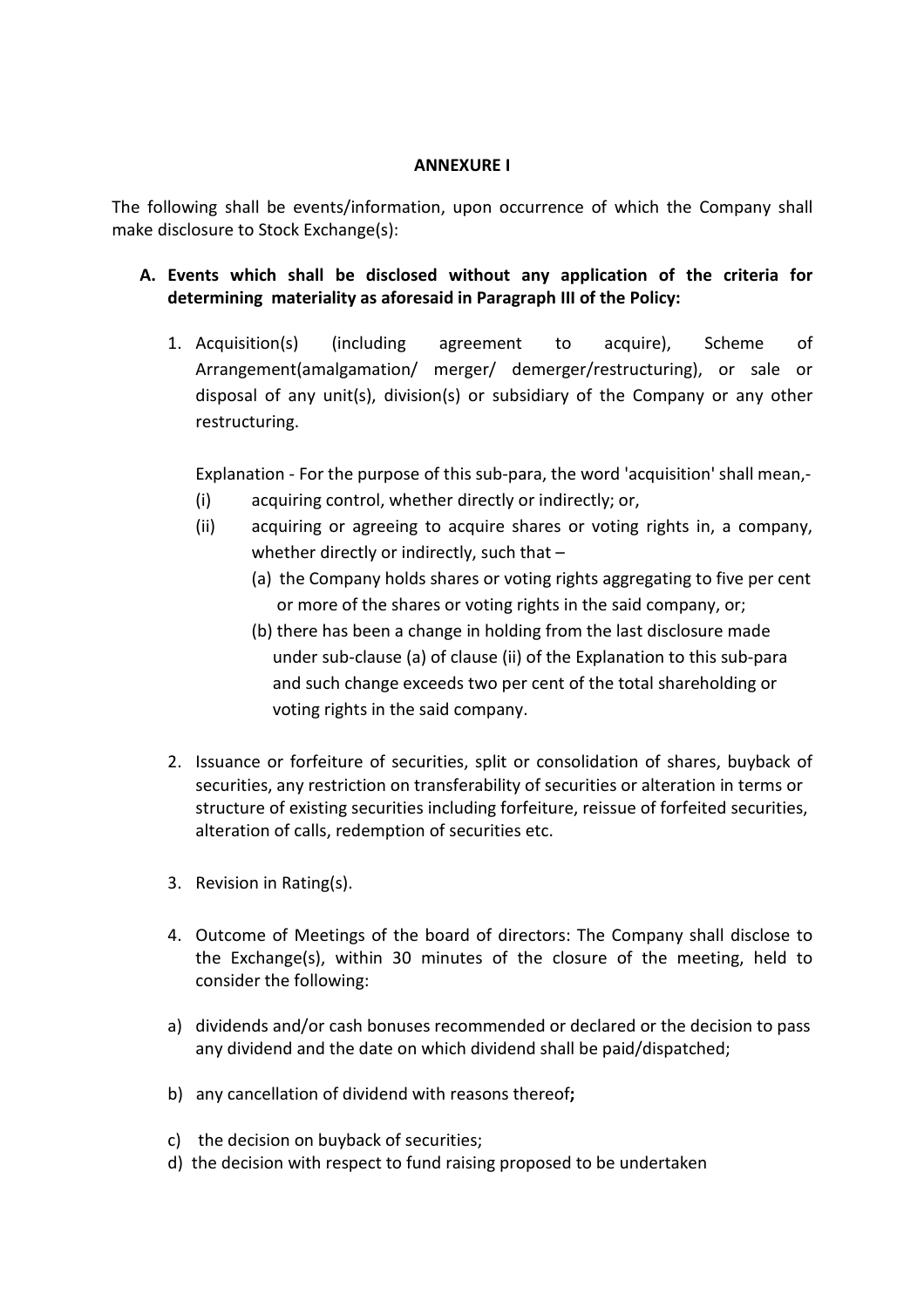- e) increase in capital by issue of bonus shares through capitalization including the date on which such bonus shares shall be credited/dispatched;
- f) reissue of forfeited shares or securities, or the issue of shares or securities held in reserve for future issue or the creation in any form or manner of new shares or securities or any other rights, privileges or benefits to subscribe to;
- g) short particulars of any other alterations of capital, including calls;
- h) financial results;
- i) decision on voluntary delisting by the Company from stock exchange(s).
- 5. Agreements (viz. shareholder agreement(s), joint venture agreement(s), family settlement agreement(s) (to the extent that it impacts management and control of the Company), agreement(s)/treaty(ies)/contract(s) with media companies) which are binding and not in normal course of business, revision(s) or amendment(s) and termination(s) thereof.
- 6. Fraud/defaults by promoter or key managerial personnel or by the Company or arrest of key managerial personnel or promoter.
- 7. Change in directors, key managerial personnel (Managing Director, Chief Executive Officer, Chief Financial Officer , Company Secretary etc.), Auditor and Compliance Officer.
- 8. Appointment or discontinuation of share transfer agent.
- 9. Corporate debt restructuring.
- 10. One time settlement with a bank.
- 11. Reference to BIFR and winding-up petition filed by any party / creditors.
- 12. Issuance of Notices, call letters, resolutions and circulars sent to shareholders, debenture holders or creditors or any class of them or advertised in the media by the Company.
- 13. Proceedings of Annual and extraordinary general meetings of the Company.
- 14. Amendments to Memorandum and Articles of association of the Company, in brief.
- 15. Schedule of Analyst or institutional investor meet and presentations on financial results made by the listed entity to analysts or institutional investors;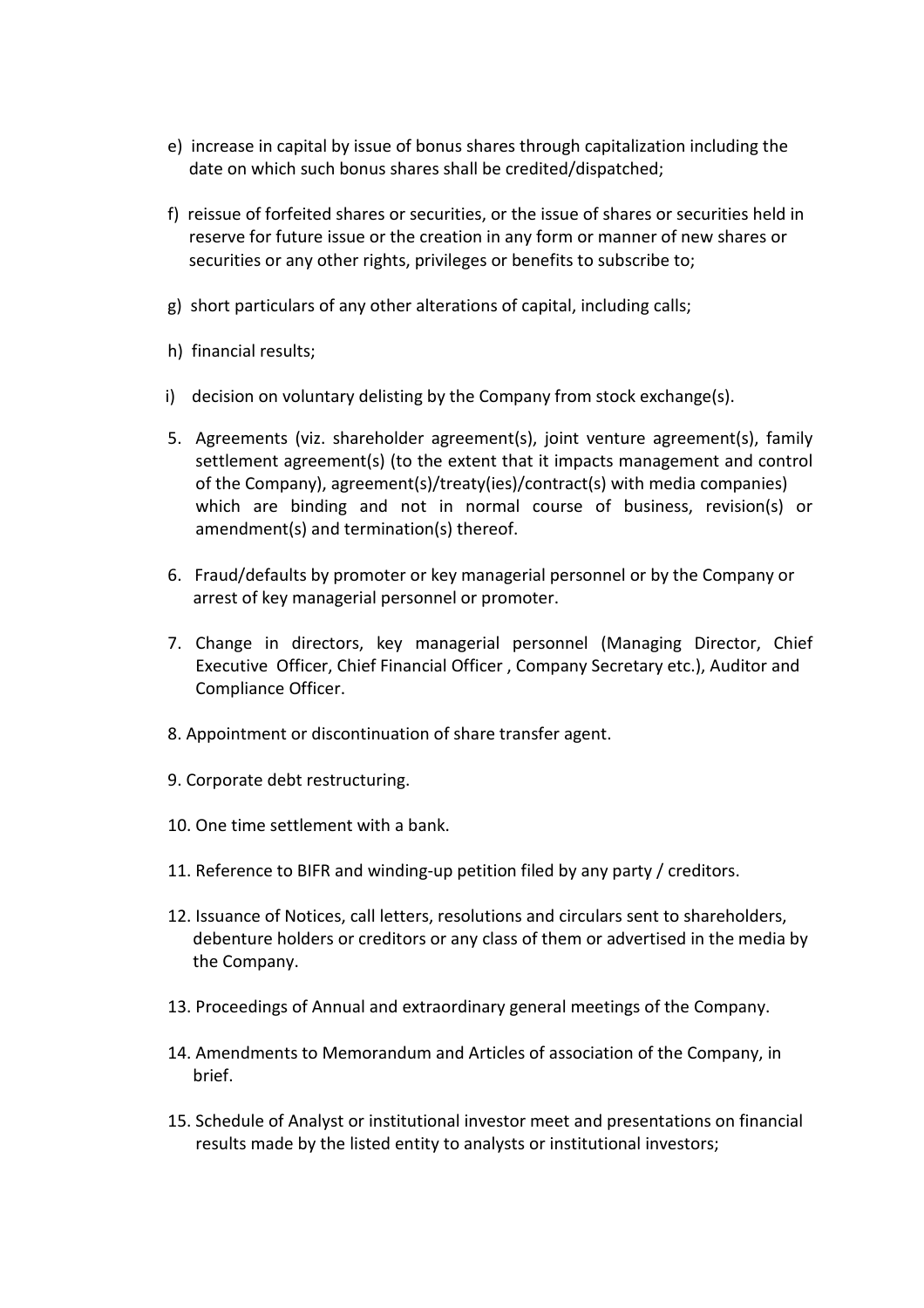- **B. Events which shall be disclosed upon application of the criteria for determining materiality as referred to in Paragraph III of the Policy:** 
	- 1. Commencement or any postponement in the date of commencement of commercial production or commercial operations of any unit/division.
	- 2. Change in the general character or nature of business brought about by arrangements for strategic, technical, manufacturing, or marketing tie-up, adoption of new lines of business or closure of operations of any unit/division (entirety or piecemeal).
	- 3. Capacity addition or product launch.
	- 4. Awarding, bagging/ receiving, amendment or termination of awarded/bagged orders/contracts not in the normal course of business.
	- 5. Agreements (viz. loan agreement(s) (as a borrower) or any other agreement(s) which are binding and not in normal course of business) and revision(s) or amendment(s) or termination(s) thereof.
	- 6. Disruption of operations of any one or more units or division of the Company due to natural calamity (earthquake, flood, fire etc.), force majeure or events such as strikes, lockouts etc.
	- 7. Effect(s) arising out of change in the regulatory framework applicable to the Company.
	- 8. Litigation(s) / dispute(s) / regulatory action(s) with impact.
	- 9. Fraud/defaults etc. by directors (other than key managerial personnel) or employees of the Company.
	- 10. Options to purchase securities including any ESOP/ESPS Scheme.
	- 11. Giving of guarantees or indemnity or becoming a surety for any third party.
	- 12. Granting, withdrawal , surrender , cancellation or suspension of key licenses or regulatory approvals.